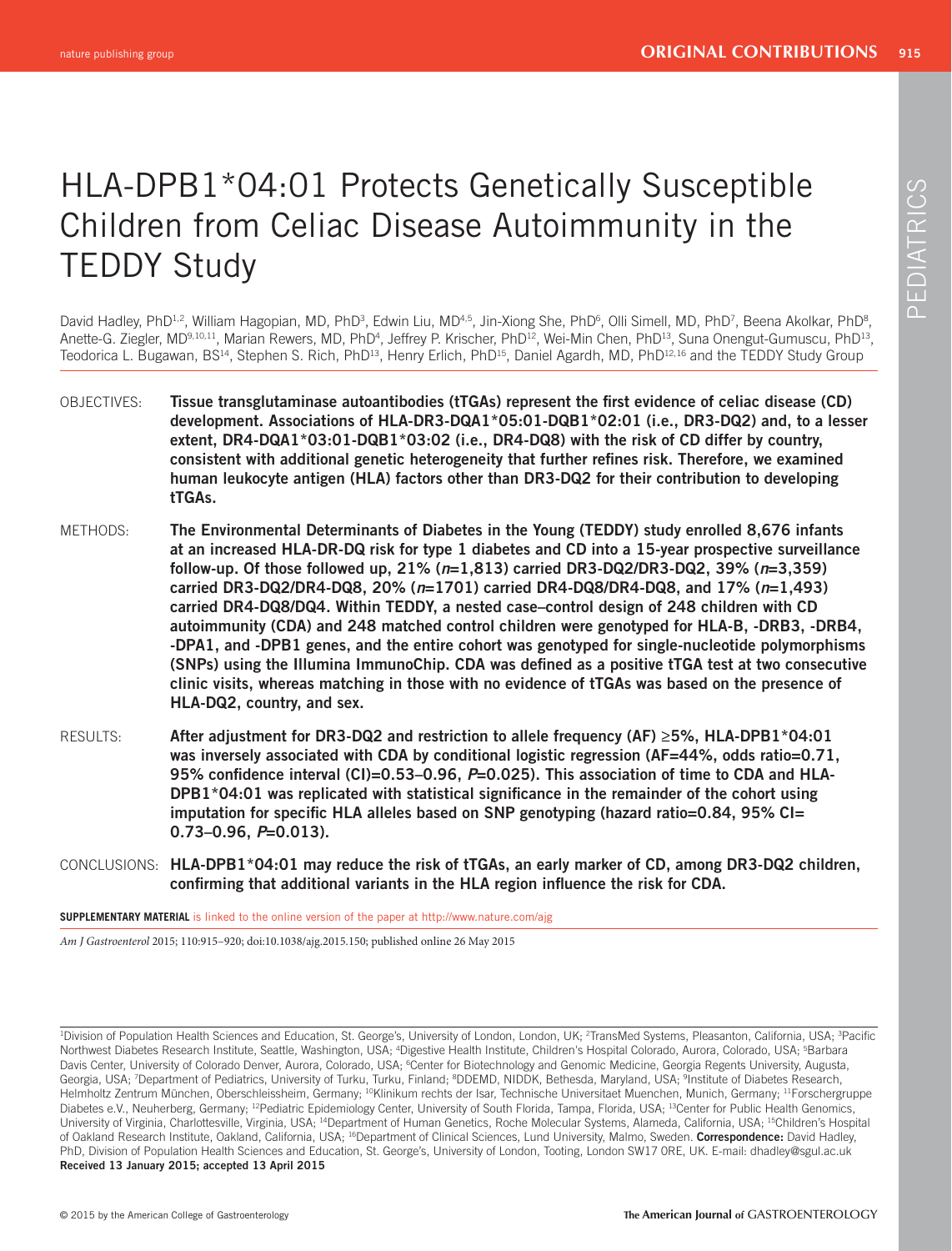#### INTRODUCTION

Celiac disease  $(CD)$  is a common small bowel disorder  $\nu$ autoimmune features, typically preceded by the development of autoantibodies against tissue transglutaminase autoantibodies (tTGAs) (1). CD has strong genetic associations linked to the human leukocyte antigen (HLA) genes coding for the major histocompatibility complex class II complex on chromosome 6, and a similar pattern of genetic association has recently been found in relation to the development of tTGAs.

 Individuals developing CD are mainly carriers of HLA-DR3 in linkage disequilibrium (LD) with the DQA1\*05:01-DQB1\*02:01 (abbreviated as DR3-DQ2) haplotype, and a minority carry HLA-DR4-DQA1\*03:01-DQB1\*03:02 (abbreviated as DR4-DQ8) (2). The DR3-DQ2/DR3-DQ2 genotype is known as having the highest risk for CD, with these homozygous individuals at two-fold risk compared with those individuals with one copy of DR3-DQ2, implying an HLA gene-dose effect  $(3-5)$ . This genetic association was also recently published in relation to tTGAs, with a gene-dose effect of DR3-DQ2 on the risk of developing tTGAs in young children  $(6)$ .

 Both the DR3-DQ2 and DR4-DQ8 haplotypes are common in the Caucasian population  $(7)$ , suggesting that, apart from environmental factors, additional genes contribute to CD susceptibility (8). Recent genome-wide association studies (GWAS) have identified risk variants (single-nucleotide polymorphisms (SNPs)) in 40 non-HLA loci that contribute to additional risk, although of minor effect, for CD (9). Others have fine-mapped the HLA complex for nearby risk alleles and have identified four putatively independent risk loci for CD (10).

In the ongoing multicenter The Environmental Determinants of Diabetes in the Young (TEDDY) study, the risk association for CD varied among the DR3-DQ2/DR3-DQ2 carriers across our study population, indicating that HLA alleles other than DR3- DQ2 might affect the risk (6). Given the similar genetic association between both tTGA autoimmunity and overt disease with the DR3-DQ2 locus, we examined whether other HLA variants are associated with autoimmunity development, as has been done for CD in the past, with various levels of association previously reported  $(11,12)$ . To dissect this difference, we performed non-HLA-DR-DQ analysis on those children who developed tTGAs and in HLA-DR-DQ-matched controls.

#### METHODS

#### **TEDDY cohort**

 TEDDY consortium of six clinical centers in Germany, Finland, Sweden, and the United States screened 424,788 newborns for HLA-DR-DQ genotypes associated with T1D and CD between 2004 and 2010 (13). Certain HLA genotypes were used as an eligibility criterion to select subjects with an increased risk for developing T1D (Table 1). Of the 21,589 screened newborns with an increased genetic risk, 8,676 were enrolled in prospective followup ( **Table 2** ). TEDDY was approved by local Ethical Institutional Review Boards and is monitored by an External Evaluation Committee formed by the National Institutes of Health.

|      | Table 1. Eligible HLA genotypes in the TEDDY study |  |
|------|----------------------------------------------------|--|
| with |                                                    |  |

| Letter         | <b>Full genotype</b>                                      | <b>Abbreviated genotype</b> |
|----------------|-----------------------------------------------------------|-----------------------------|
| $\overline{A}$ | DRB1*04-DQA1*03-DQB1*03:02/<br>DRB1*03-DQA1*05-DQB1*02:01 | DR4-DQ8/DR3-DQ2             |
| <sub>R</sub>   | DRB1*04-DQA1*03-DQB1*03:02/<br>DRB1*04-DQA1*03-DQB1*03:02 | DR4-DQ8/DR4-DQ8             |
| C              | DRB1*04-DQA1*03-DQB1*03:02/<br>DRB1*08-DQA1*04-DQB1*04:02 | DR4-DQ8/DR8-DQ4             |
| D              | DRB1*03-DQA1*05-DQB1*02:01/<br>DRB1*03-DQA1*05-DQB1*02:01 | DR3-DQ2/DR3-DQ2             |
| F              | DRB1*04-DQA1*03-DQB1*03:02/<br>DRB1*04-DQA1*03-DQB1*02:02 | DR4-DQ8/DR4*                |
| F              | DRB1*04-DQA1*03-DQB1*03:02/<br>DRB1*01-DQA1*01-DQB1*05:01 | <b>DR4-DQ8/1</b>            |
| G              | DRB1*04-DQA1*03-DQB1*03:02/<br>DRB1*13-DQA1*01-DQB1*06:04 | DR4-DQ8/13                  |
| ı              | DRB1*04-DQA1*03-DQB1*03:02/<br>DRB1*09-DQA1*03-DQB1*03:03 | <b>DR4-DQ8/9</b>            |
| $\mathbf{J}$   | DRB1*03-DQA1*05-DQB1*02:01/<br>DRB1*09-DQA1*03-DQB1*03:03 | <b>DR3-DQ2/9</b>            |
|                |                                                           |                             |

HLA, human leukocyte antigen; TEDDY, The Environmental Determinants of Diabetes in the Young.

Genotypes A, B, C, and D confer general population eligibility but exclude DRB1\*0403. Genotypes A through J confer eligibility to a first-degree relative with type 1 diabetes. Where DQB1\*03:02 is noted, either this allele or DQB1\*03:04 is allowed (13).

#### **Table 2 . Demographic summary of participating children in the TEDDY cohort**

| Country    | $\mathbf n$ | Female<br>$(\% )$ | <b>Non-Caucasian</b><br>$(\% )$ | <b>DQ2-DR3/</b><br>DQ2-DR3 (%) |
|------------|-------------|-------------------|---------------------------------|--------------------------------|
| Finland    | 1.833       | 49.1              | $\Omega$                        | 14.9                           |
| Germany    | 596         | 50.2              | 0.4                             | 20.4                           |
| Sweden     | 2.525       | 49.4              | $\Omega$                        | 21.8                           |
| <b>USA</b> | 3.722       | 49.4              | 28.7                            | 23.4                           |
| Total      | 8.676       | 49.4              | 87.6                            | 20.9                           |

TEDDY, The Environmental Determinants of Diabetes in the Young. Only self-reported ethnicity was available for US subjects, with European subjects observed as being ethnically homogeneous by principal components analysis (17).

#### **Screening for CD**

 Annual screening for CD autoimmunity with tTGAs starts at 2 years of age in TEDDY, as previously described (6). All tTGA-positive children at 2 and 3 years of age are retested after 3 months, whereas children initially positive at 4 years or older are retested after 6 months. For children who tested positive at 2 years of age, we retrospectively analyzed their banked serum samples (collected over multiple clinic visits earlier) for tTGA to estimate the first time point of antibody positivity (seroconversion). Children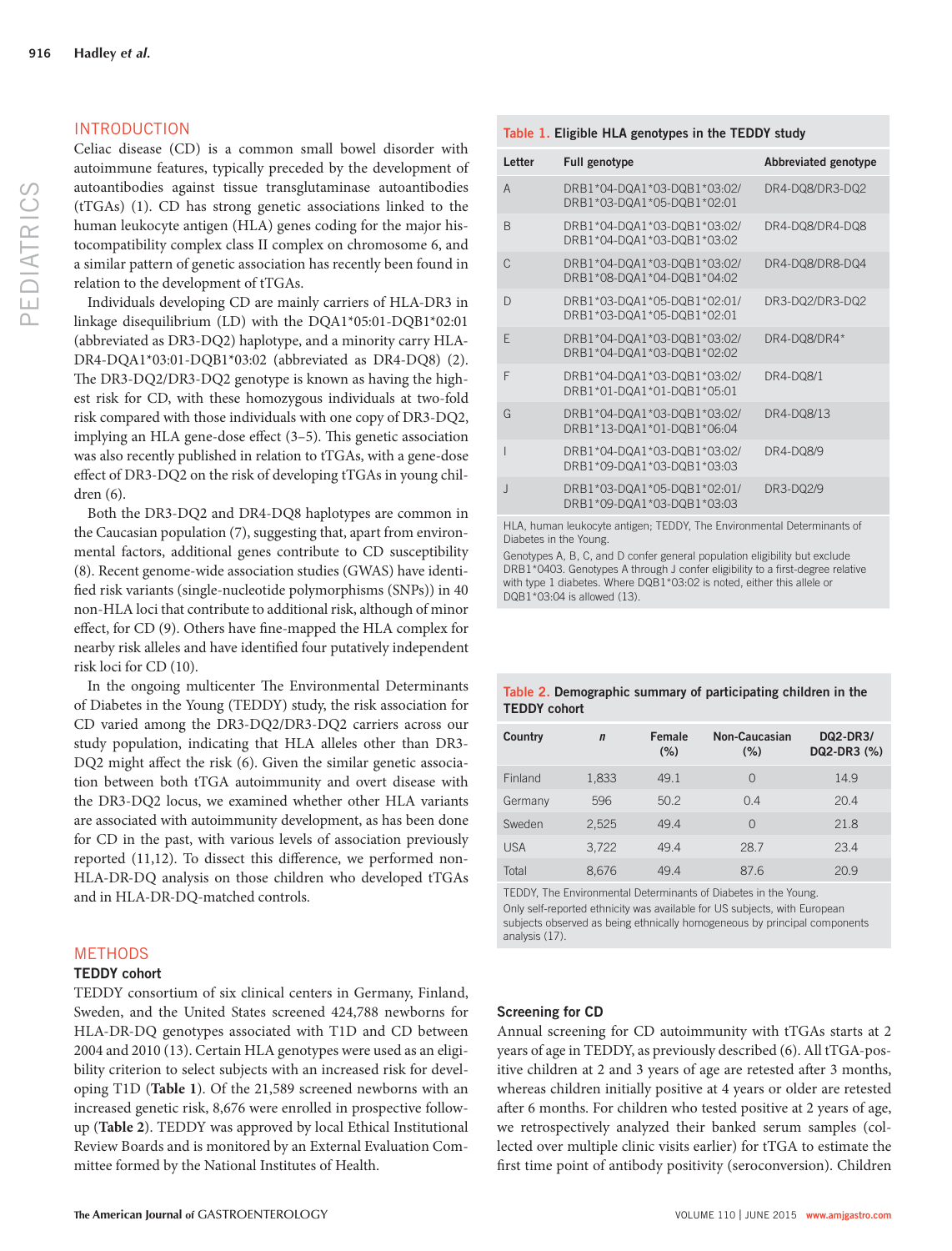who tested persistently positive for tTGA in two consecutive samples are defined as having CD autoimmunity (CDA). Guardians to children with a positive test result of tTGA were informed and, if confirmed on the next sample, were recommended to seek consultation of a pediatric gastroenterologist at their local hospital for further evaluation of CD.

#### **tTGA measurements**

 tTGAs were detected by standardized radiobinding assay using recombinant 35 S-labeled tTG measured in two laboratories, as previously described (14). Serum samples from the US participants were screened for IgA-tTG at the Barbara Davis Center for Childhood Diabetes at the University of Colorado in Denver (cutoff for normal <0.05 relative units). Serum samples from European participants were assayed at the University of Bristol in Bristol for both IgA-tTG and IgG-tTG (cutoff for normal <1.3 relative units). All samples with IgA-tTG levels ≥0.01 units assessed in Denver were sent to Bristol for reanalysis, which was used as the reference laboratory (15).

#### **Nested case–control design and genotyping**

 High-resolution sequence-based typing of the HLA-B, -DRB3, -DRB4, -DPA1, and -DPB1 genes was performed in 250 children (cases) who developed persistent positive tTGAs (i.e., CDA) and 250 control children matched on country, sex, and the presence of a DR3-DQ2 haplotype. Genomic DNA was typed based on Roche 454 sequencing. After excluding subjects with missing genotype data, 248 matched pairs remained for analysis ( **Table 3** ).

#### **SNP genotyping**

 SNPs were genotyped by the Center for Public Health Genomics at University of Virginia, using the Illumina ImmunoChip SNP microarray (Illumina Inc., San Diego, CA) of ~196,000 SNPs selected from 186 regions associated with 12 autoimmune diseases. Individuals with low call rate (>5% SNPs missing), or discordance with reported sex and prior genotyping, were not considered in the analysis. In addition, SNP markers with low call rates (<95%) or with allele distributions strongly deviating from

#### Table 3. Proportions of nested case-control groups and **replication cohort, at the time of data freeze**

|                       | $\mathbf n$ | <b>tTGA</b><br>(%) | Female<br>$(\% )$ | Caucasian<br>$(\% )$ | <b>DR3-DQ2/</b><br>DR3-DQ2 (%) |
|-----------------------|-------------|--------------------|-------------------|----------------------|--------------------------------|
| Cases                 | 248         | 100                | 61.3              | 95.6                 | 52.8                           |
| Controls              | 248         | $\Omega$           | 61.3              | 97.2                 | 24.2                           |
| Replication<br>cohort | 4.514       | 9.6                | 47.34             | 100                  | 20.8                           |

tTGA, tissue transglutaminase autoantibody. The case–control group included 232 subjects with DR3-DQ2/DR4-DQ8, 51 with DR4-DQ8/DR4-DQ8, 18 with DR4-DQ8/DR8-DQ4, and 191 with DR3-DQ2/DR3-DQ2.

Cases were children with celiac disease autoimmunity and defined as being persistently positive to tTGAs.

Hardy–Weinberg equilibrium ( $P$ <10<sup>-6</sup>) were discarded (except for chromosome 6 due to HLA eligibility requirements). This resulted in a total of 7,023 subjects with genotype data on 176,586 SNPs.

#### **Imputation**

 In addition to the 496 subjects in the nested case–control data set, SNP data on individuals from the remainder of the TEDDY cohort were used for the imputation of HLA alleles using the method developed by Jia et al. (16) Reference HLA data from the Type 1 Diabetes Genetics Consortium were used to impute values for the TEDDY cohort. We chose to limit the cohort to the more common HLA screening genotypes (Table 1, categories A–D) in order to make interpretation of the analysis as generalizable as possible. In addition to the nested case–control groups, this imputation provided HLA information on 4,514 unrelated subjects (median follow-up age=4.2 years, interquartile range=2.9 years) in addition to the nested case–control groups, of which 432 had developed CDA at the time of the data freeze (31 August 2013).

#### **Statistical analysis**

 For the HLA-B, -DRB3, -DRB4, -DPA1, and -DPB1 genes, only alleles with frequency ≥5% were considered (**Table 4**). Association tests used conditional logistic regression models for nested case–control analyses, and Cox proportional hazard models for the replication data set from the remainder of the cohort with covariates as indicated in the results section below. Analyses accounted for the known covariates of HLA category, sex, and country.

#### RESULTS

We first analyzed the 496 subjects in the nested case-control data set, which includes 248 individuals with CDA. Of the alleles tested, only the DPB1\*04:01 allele was significantly associated with CDA risk (odds ratio=0.71, 95% confidence interval  $(CI)$ =0.53-0.96, *P*=0.025) in a conditional logistic regression model. The model included the number of HLA-DR3-DQ2 copies as the only additional covariate, as the controls were already selected to match on sex and country.

 Having imputed the HLA-DPB1\*04:01 in a majority of the TEDDY cohort using ImmunoChip SNP genotypes, we were able to compare the results from imputation with the directly genotyped HLA. The concordance between the imputed and genotyped HLA allele was high, with only 11/481 (2.3%) results being discordant for HLA-DPB1\*04:01.

 Although the imputation method was validated using Type 1 Diabetes Genetics Consortium and 1958 British Birth Cohort subjects of European ancestry, we explored whether the restriction to a similar group in TEDDY would improve concordance. There was no evidence of improved concordance when restricting to non-Hispanic White subjects from the US (self-reported ethnicity, where available). Of the 11 discordant results, only 1 observation was dropped when limiting by ethnicity. Yet, when using the ethnic information, an additional 15 concordant results were included.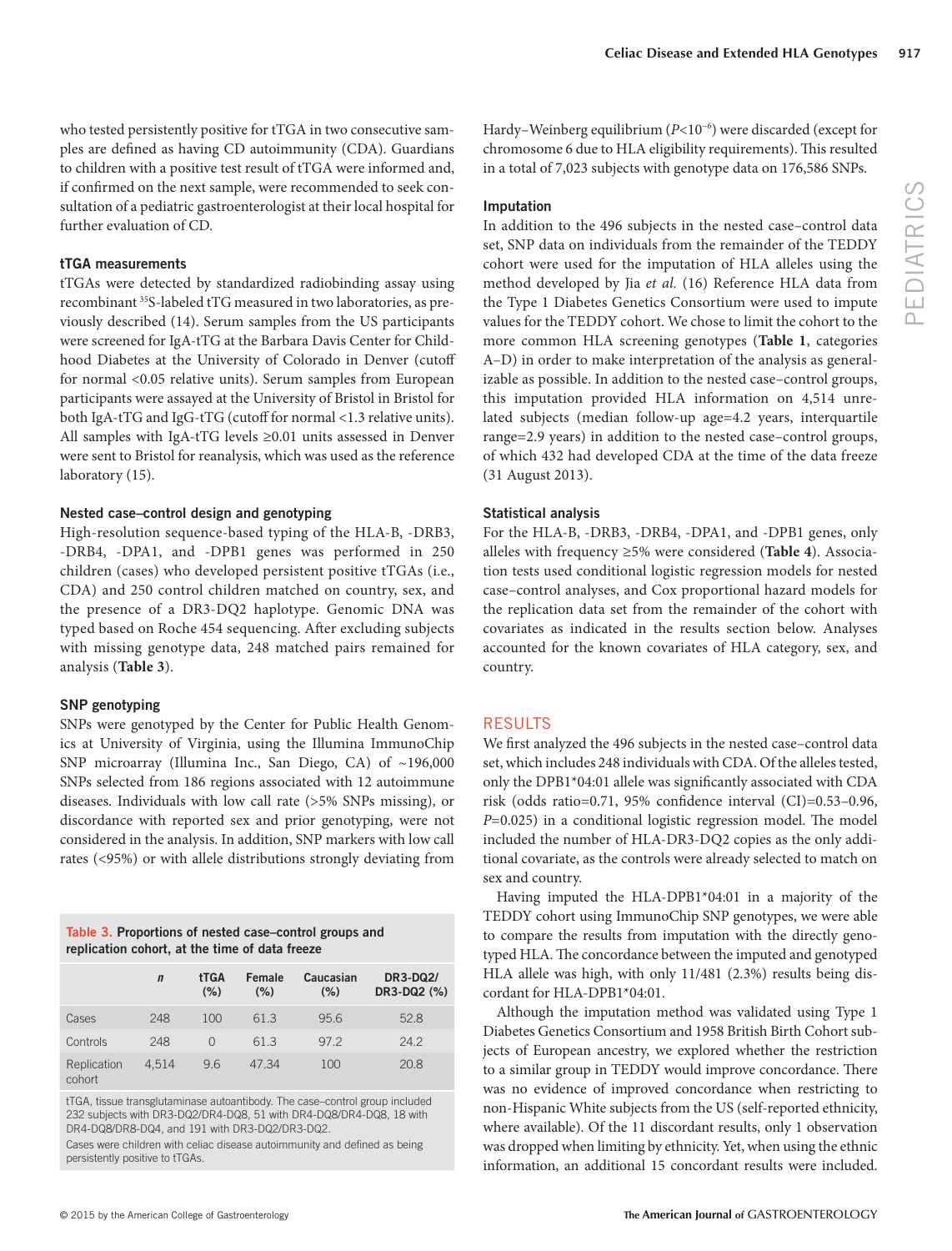| $HLA-B$ (%)        | DPA1 (%)           | DPB1 (%)           | DRB3 (%)           | DRB4 (%)           |
|--------------------|--------------------|--------------------|--------------------|--------------------|
| $*07:02(5.2)$      | $*01:03$<br>(70.1) | $*01:01$<br>(21.8) | $*01:01$<br>(54.4) | $*01:01$<br>(34.6) |
| $*08:01$<br>(46.6) | $*02:01$<br>(25.0) | $*02:01$<br>(12.5) | $*02:02(5.4)$      |                    |
| $*15.01$<br>(12.6) |                    | $*04:02(8.4)$      |                    |                    |
| $*18:01(4.5)$      |                    | $*03:01(9.1)$      |                    |                    |
| $*40:01(6.5)$      |                    | $*04:01$<br>(35.7) |                    |                    |

Therefore, the imputation method appeared to work effectively in individuals of both European and non-European ancestry.

Regardless of the high imputation concordance in different ethnic groups, to avoid the possibility of association owing to population stratification, we limited our analysis to the imputed results in the 4,514 subjects with a self-reported Caucasian ancestry. Ethnicity information was only available for the subjects at US centers, which makes up 43% of the TEDDY population. In those subjects, 73% self-reported to be Caucasian ( **Table 2** ). In the few instances in which self-reported ethnicity was available at European centers, non-Caucasian subjects were removed from the analysis. For the majority of subjects at the European centers, we have previously reported homogeneity in a principal components analysis within each country, as well as strong similarity between the European countries and the US Caucasians (17).

 Proportional hazards modeling was performed to test for association with time to seroconversion of tTGAs in CDA children in those unrelated TEDDY subjects who were not part of the nested case–control group. Using a Cox proportional hazards model, with sex, country, and HLA genotype category as covariates, we tested for the association between HLA-DPB1\*04:01 and time to tTGA development ( **Table 3** ). To account for any potential differences between DR4-DQ8/DR4-DQ8 and DR4-DQ8/DR8-DQ4, we adjusted for HLA category, rather than the number of copies of DR3-DQ2. The association between HLA-DPB1\*04:01 and time to seroconversion was significantly replicated in the larger cohort (hazard ratio=0.84, 95% CI=0.73–0.96, *P* =0.013; **Table 5** ).

The HLA-DPB1 $*04:01$  allele was common among the four HLA-DR-DQ risk categories used in the study eligibility criteria ( **Table 6** ). We observed that the HLA categories correspond to the familiar pattern of DR3 conferring risk: a doubling of risk between category A (DR4-DQ8/DR3-DQ2) to category D (DR3- DQ2/DR3-DQ2) and a decrease in risk with no copies of DR3- DQ2 (categories B and C). In addition, as expected, the effect of female sex is associated with a significant increase in the risk of CDA. Despite accounting for the above covariates, and including

Table 5. Results of Cox proportional hazards model ( $n=4,514$ ; **432 failures), with HLA-DPB1\*04:01 being the only continuous variable in the model** 

| Covariate           | Hazard ratio (95% CI) | P-value |
|---------------------|-----------------------|---------|
| $HLA-DPB1*04:01$    | $0.84(0.73 - 0.96)$   | 0.013   |
| Country             |                       |         |
| Finland             | $1.35(1.04 - 1.74)$   | 0.024   |
| Germany             | $1.04(0.66 - 1.62)$   | 0.872   |
| Sweden              | $1.38(1.10 - 1.73)$   | 0.006   |
| Sex (female)        | $1.71(1.41 - 2.07)$   | 0.000   |
| <b>HLA</b> category |                       |         |
| B                   | $0.61(0.46 - 0.83)$   | 0.001   |
| C                   | $0.19(0.12 - 0.32)$   | 0.000   |
| $\Box$              | $2.29(1.86 - 2.82)$   | 0.000   |
|                     |                       |         |

CI, confidence interval: HLA, human leukocyte antigen.

Reference country is the USA, reference sex is male, and reference HLA category is A (see **Table 1**).

#### **Table 6 . Frequency of HLA-DPB1\*04:01 allele among the four common HLA-DR-DQ risk groups**

| <b>HLA</b> category           | Number of copies and genotype<br>frequency of HLA-DPB1*04:01 |              |             |       |  |
|-------------------------------|--------------------------------------------------------------|--------------|-------------|-------|--|
|                               | 0                                                            | 1            | 2           | Total |  |
| A: DR4-DQ8/<br>DR3-DQ2        | 630 (34.5%)                                                  | 897 (49.1%)  | 300 (16.4%) | 1,827 |  |
| $B: DR4-DQ8/$<br>DR4-DQ8      | 247 (26.1%)                                                  | 463 (49.0%)  | 235 (24.9%) | 945   |  |
| C: DR4-DQ8/<br>DR8-DQ4        | 247 (30.8%)                                                  | 398 (49.6%)  | 157 (19.6%) | 802   |  |
| D: DR3-DQ2/<br>DR3-DQ2        | 398 (42.3%)                                                  | 425 (45.2%)  | 117 (12.4%) | 940   |  |
| Total                         | 1.522 (33.7%)                                                | 2.183(48.3%) | 809 (17.9%) | 4.514 |  |
| HLA, human leukocyte antigen. |                                                              |              |             |       |  |

a new HLA marker for risk to the model, there is also a significant difference in risk between countries: Swedish and Finnish subjects both having an increased risk of CDA compared with subjects in the USA.

#### **DISCUSSION**

 In this study, we analyzed genetic associations with the phenotype of persistent tTGAs, which we termed CDA. This represents an early stage of CD, which generally precedes the clinical diagnosis by months to years, likely owing to the rarity of general pediatric antibody screening, as well as obvious logistical difficulties associated with endoscopic biopsy. It is also true that some children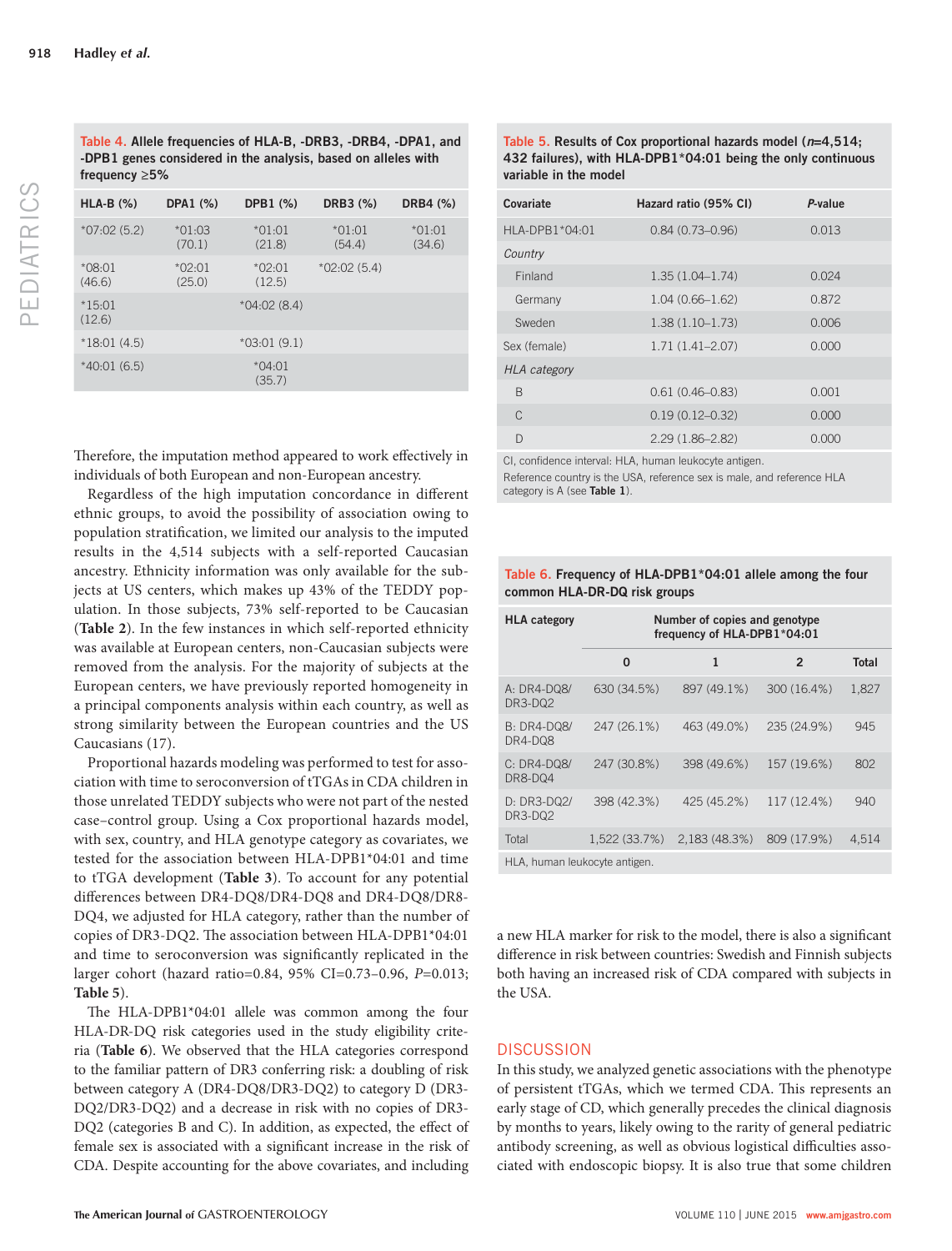may develop transient tTGAs that fade in titer without leading to overt CD, even in the absence of dietary alterations. Therefore, this analysis complements those using the clinical CD phenotype and may provide information on earlier steps in the pathway leading to development of CD.

 HLA-DR-DQ is the major genetic determinant of CD risk, and the paucity of published genetic associations with CDA at other loci emphasizes the central role that HLA-DR-DQ has in disease risk and development (18). This paucity is even greater when considering non-DR-DQ genetic loci in the HLA region, where analyses must also be corrected for the effect of DR-DQ.

 In a previous study, the prediction of CD was improved by 11% by adding a group of non-HLA risk variants to a model including HLA (19). This suggests that additional non-HLA genes may contribute to only small changes to disease risk (20). However, two findings first focused attention on the independent associations of *HLA-DPB1* alleles on the DR3 background. Kagnoff *et al.* (8) described a significantly increased frequency of both the DPB1 and DPB-3 alleles in CD patients. The same year, a paper by Bugawan *et al.* (11) described an increased frequency of DPB-3 and DPB-4.2 in CD.

 In the current study, the HLA genotyping found no common alleles, in addition to DR3-DQ2, that were associated with an increased risk for CDA. Instead, the HLA allele DPB1\*04:01 was associated with a 29% reduction in risk, suggesting that variants in the HLA region may influence the risk for CDA across all of the HLA groups included in the TEDDY study. Our results therefore support a biological interaction between DPB1\*04:01 and DR3-DQ2 on the genetic susceptibility for developing CDA.

 Although increases in other *HLA-DPB1* alleles are compatible with a decreased frequency of DPB1\*04:01 in CD patients, neither of the papers on HLA-DP associations with CD risk  $(8,11)$ assessed the DPB1\*04:01 frequency directly, perhaps owing to genotyping limitations at the time. Interestingly, the DPB1\*04:01 allele has been associated with other autoimmune diseases showing both a protective effect for type 1 diabetes  $(21)$  and for multiple sclerosis (22), as well as an increased risk for rheumatoid arthritis (23), pemphigus (24), and vasculitis (25). To our knowledge, the association between DPB1\*04:01 and CDA or CD has not been described before.

 To put the magnitude of the DPB1 association in context, we compare our finding with the published literature for protective effect alleles that have been discovered through GWAS for overt CD. Our observed odds ratio for DPB1\*04:01 of 0.71 is the same as the magnitude of the largest published protective finding for CD risk in a compilation of GWAS studies (rs13132308, MAF 0.166) (20). In comparison, the allele frequency of HLA-DPB1\*04:01 was 0.372 in the T1DGC imputation reference data set (26) and 0.421 in the TEDDY imputed data set. Although the comparison of odds ratios is between different outcomes, the combination of substantial effect size along with relatively high allele frequency suggests that our finding could be as important in disease development as any of the non-HLA SNP associations found in GWAS data sets.

The HLA-DPB1\*04:01 allele may be in LD with the 8.1 ancestral multi-gene haplotype, known to be associated with various autoimmune diseases (27): HLA A\*0101: Cw\*0701: B\*0801: DRB1\*0301: DQA1\*0501: DQB1\*0201. Given that DR3-DQ2 was included as a covariate in the modeling, it is likely that the observed association of HLA-DPB1\*04:01 with the risk of CDA development is independent of the 8.1 ancestral haplotype in this population. Using the TEDDY imputed data, the LD between DR3-DQ2 from study screening and imputed HLA-DPB1\*04:01 in 4514 European ancestry subjects was found to be  $r^2$ =0.01, D'=0.14.

The TEDDY study is enriched for children with CDA and CD compared with other birth cohorts, owing to the screening based on increased risk HLA haplotypes. Although this offers insights into effects that may otherwise be difficult to observe in the general population, one drawback is a lack of Hardy–Weinberg equilibrium in the HLA screening polymorphisms (and other genetic variants in LD with them). Departure from Hardy– Weinberg equilibrium violates the assumptions of many useful statistical techniques, such as haplotype imputation from genotypes. Another statistical technique that requires Hardy–Weinberg equilibrium is the calculation of LD between DR3-DQ2 and DPB1\*04:01. Because of these limitations, and as the HLA region has particularly high and complex LD, future studies may wish to investigate the haplotype effect of DPB1\*04:01 and its LD with the 8.1 ancestral haplotype, although the LD appears to be low in our data.

In summary, we believe that this is the first publication of HLA allele associations with the development of CDA beyond the DR3-DQ2 haplotype. Because CDA appears earlier in disease development than clinical CD, HLA-DPB1\*04:01 typing may increase the ability to define children at risk for CD, allowing for better prospective prediction of CD risk in birth cohorts. For prospective studies, such as TEDDY, better definition of disease risk should enable improved focus on environmental risk factors that may act as triggers for CDA in children at genetic risk. Further, these findings may allow improvement of population-based strategies for tTGA surveillance of young children based on HLA genotyping.

#### **ACKNOWLEDGMENTS**

This work was funded by U01 DK63829, U01 DK63861, U01 DK63821, U01 DK63865, U01 DK63863, U01 DK63836, U01 DK63790, UC4 DK63829, UC4 DK63861, UC4 DK63821, UC4 DK63865, UC4 DK63863, UC4 DK63836, UC4 DK95300, and UC4 DK100238, and Contract No. HHSN267200700014C from the National Institute of Diabetes and Digestive and Kidney Diseases (NIDDK), National Institute of Allergy and Infectious Diseases (NIAID), National Institute of Child Health and Human Development (NICHD), National Institute of Environmental Health Sciences (NIEHS), Juvenile Diabetes Research Foundation (JDRF), and Centers for Disease Control and Prevention (CDC). This work supported in part by the NIH/NCATS Clinical and Translational Science Awards to the University of Florida (UL1 TR000064) and the University of Colorado (UL1 TR001082). The complete TEDDY Study Group is listed in the **Supplementary file**.